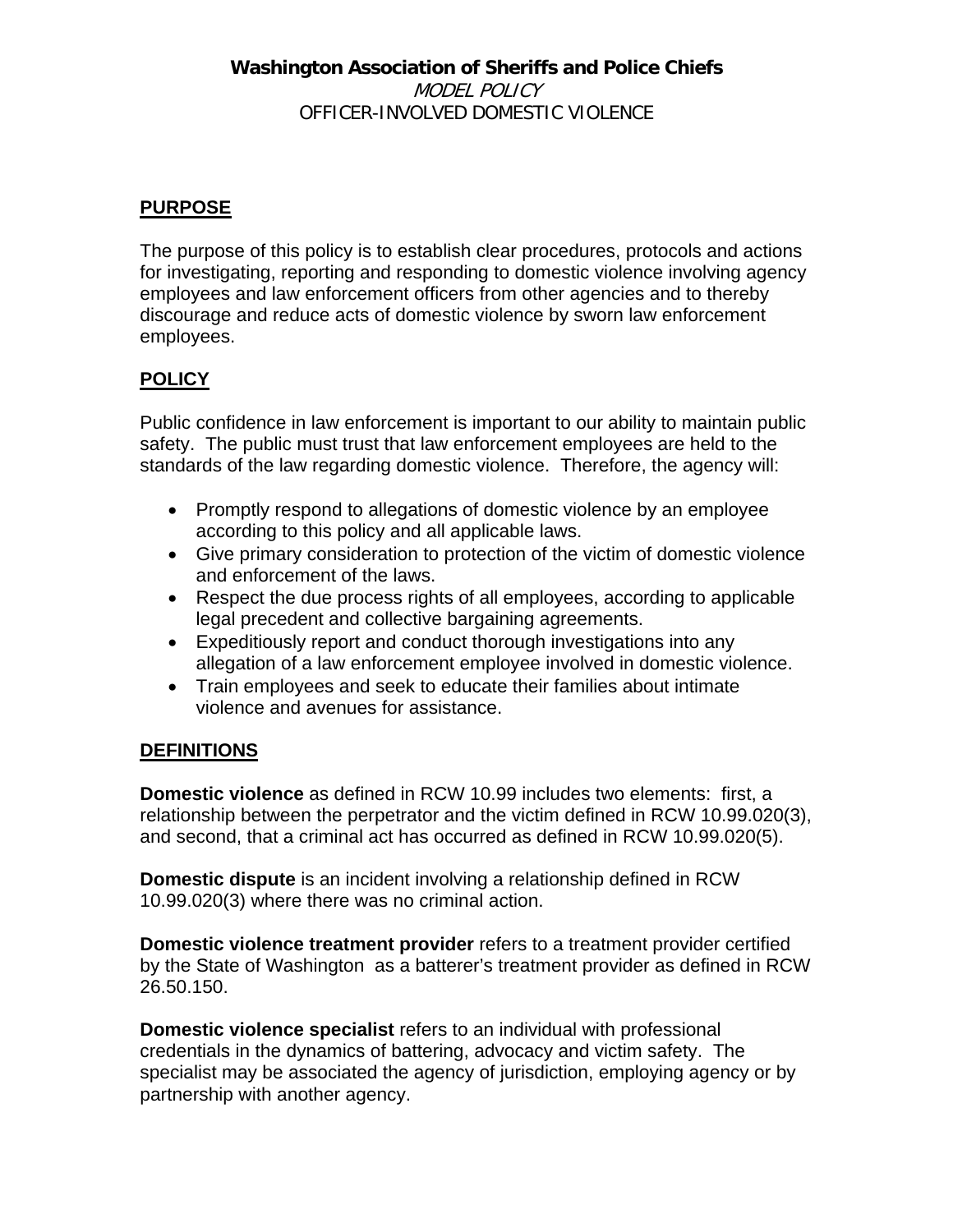**Sworn employee** means a general authority Washington peace officer as defined in RCW 10.93.020, any person appointed under RCW 35.21.333, and any person appointed or elected to carry out the duties of the sheriff under chapter 36.28 RCW.

**Employee** means any person currently employed with an agency.

## **ACTIONS**

AGENCY ACTIONS:

- Provide pre-hire screening procedures reasonably calculated to disclose whether an applicant for a sworn employee position has a history of domestic violence or child abuse allegations or has been subject to protective order as defined in RCW 10.99.090.3a.
- Maintain ongoing and meaningful relationships with victim advocacy groups and other domestic violence professionals in the community.
- Provide education to agency employees on the dynamics of interpersonal violence.
- In response to observed behavior or at the request of the employee, the agency will provide information on programs under RCW 26.50.150 and may offer or recommend intervention services to employees. If domestic violence is suspected, referral to a domestic violence specialist or treatment provider is critical.
- Any employee who becomes aware of domestic violence committed by a sworn employee must immediately report that allegation to their supervisor.
- Employees who disclose that they have personally engaged in criminal acts of domestic violence are not entitled to confidentiality. Such acts shall be investigated in separate administrative and criminal investigations as appropriate.
- Provide information to the employing law enforcement agency as soon as possible after a domestic violence or domestic dispute report involving a sworn officer.
- Provide information on this domestic violence policy to employees and make it available to employee families and the public.
- Provide victims of domestic violence by agency employees an agency point of contact to assist the victim through the investigative process. Consideration should be given to selecting a point of contact at least one rank higher than the perpetrator and ideally someone other than the investigator.
- Provide victims of domestic violence by agency employees contact information about public and private nonprofit domestic violence services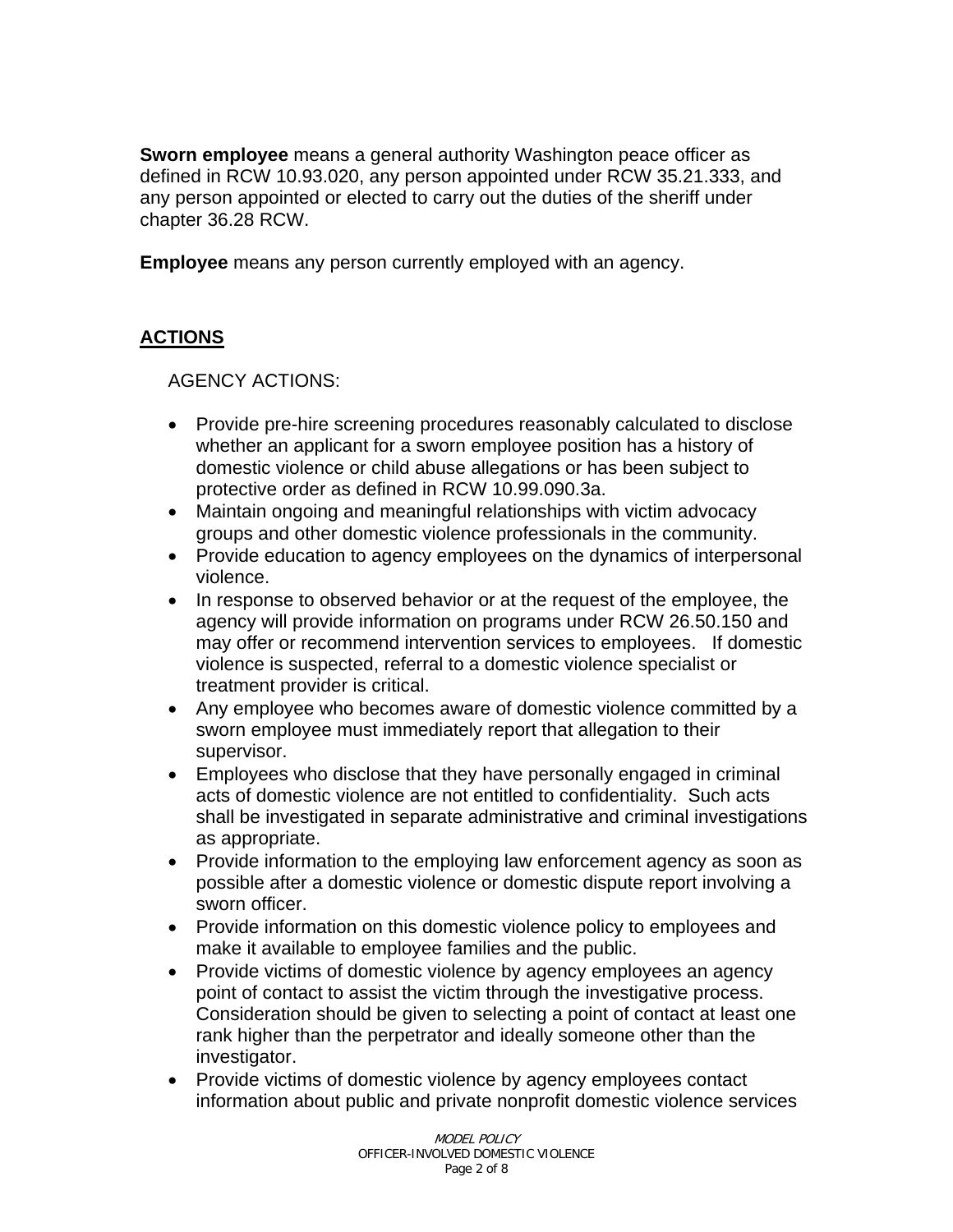and information regarding relevant confidentiality policies related to the victim's information.

- Respond to agency employees who are known by the agency to be victims of violence by sworn employees of the agency. Provide a point of contact and review safety concerns and domestic violence services information with the victim employee.
- Provide for an impartial administrative investigation and appropriate criminal investigation of all acts of domestic violence allegedly committed by a sworn employee and appropriate sanctions when it is found that an employee has committed an act of domestic violence. Administrative investigations may be conducted by the employing agency or through agreements with other law enforcement agencies.
- Consider whether to relieve a sworn employee of agency-issued weapons, equipment and identification; as well as suspending law enforcement powers pending resolution of an investigation.

#### EMPLOYEE ACTIONS:

- Employees are entitled to seek assistance through the employee assistance program, employee peer counselors, chaplains or psychological professionals, however, in situations where family violence is indicated a referral to a domestic violence specialist or treatment provider is critical.
- Employees with knowledge or information about any sworn employee in violation of this policy must report in writing to their supervisor or through the agency's professional standards function as soon as possible, but no later than 24 hours. Failure to report may subject the employee to disciplinary action.
- Employees who are victims of domestic violence are encouraged to request assistance, but are not subject to punitive measures for failing to report their abuse.
- Employees should be alert to the likelihood of victim or witness intimidation and shall immediately take appropriate action. This action will include, but is not limited to a report to their supervisor and/or through the agency's professional standards function within 24 hours.
- Employees are expected to fully cooperate with the investigation of allegations under this chapter as requested by a supervisor, professional standards investigator or by court subpoena.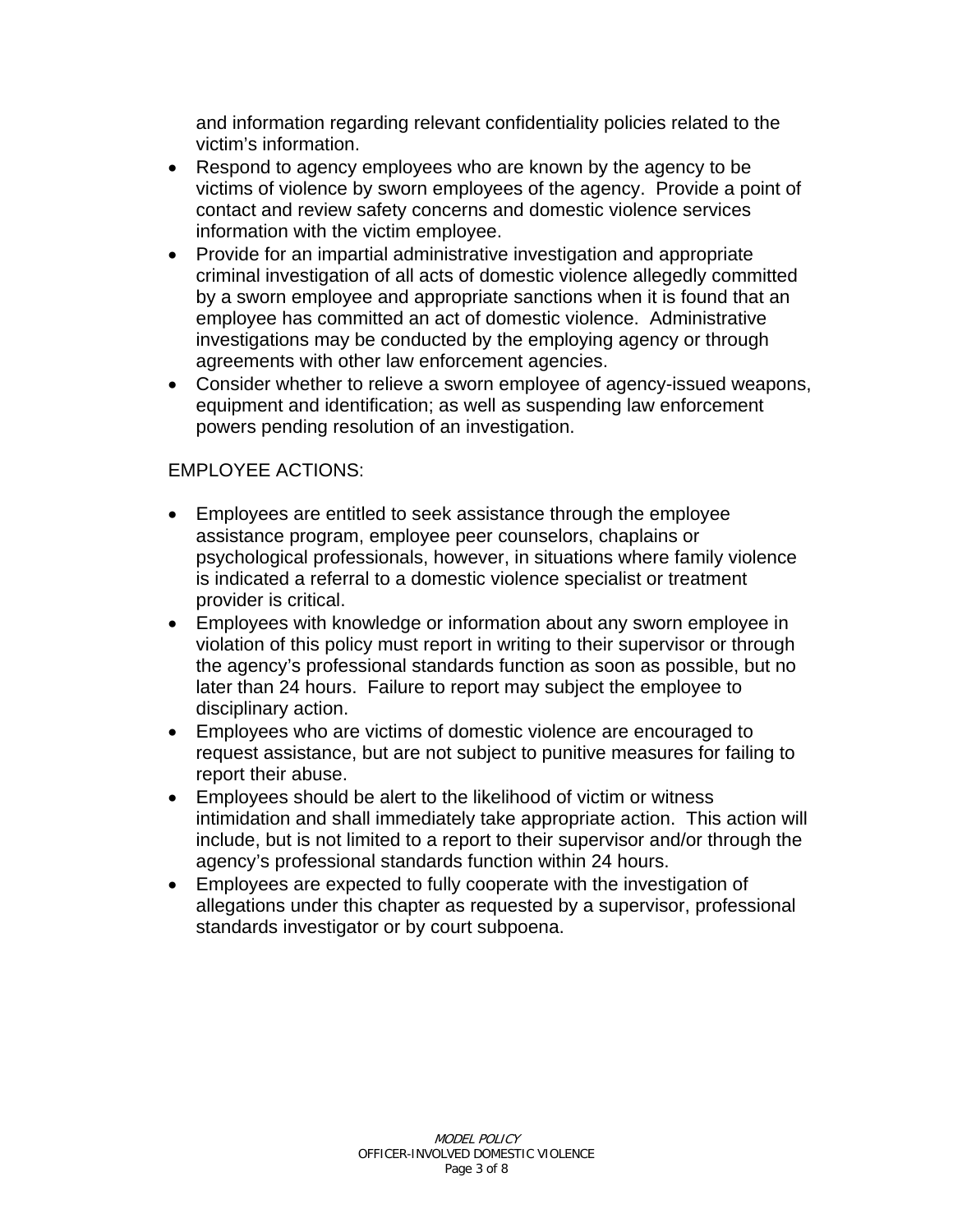- When a law enforcement agency responds to a call in which a sworn employee is alleged to have been involved in a domestic dispute or committed an act of domestic violence, the involved employee must immediately report that police response to their supervisor. A written report must follow within 24 hours of the time the employee is made aware of the allegation of domestic violence, or as required by the agency's internal investigatory process.
- When an employee becomes the subject of an investigation for child abuse or neglect, or becomes subject to an order under RCW 26.44.063 or RCW 26.50 or any equivalent order issued by another state or tribal court, that employee must immediately report the fact to their supervisor. A written report must follow within 24 hours of service or employee notification of the investigation, to include a copy of any order and any notices of court dates, appearances and proceedings received by the employee.

#### SUPERVISORS' ACTIONS:

- Supervisors should strive to be aware of behaviors in their subordinates that could be indicative of domestic violence and properly process their observations of such behavior.
- All agency supervisors are required to see that domestic violence incidents are properly recorded and processed according to this policy.

## **INCIDENT RESPONSE PROTOCOLS**

- **Notification of an incident of domestic violence involving any law enforcement officer requires:** 
	- o **A prompt response**
	- o **Full investigation**
	- o **A complete written report by this agency, and**
	- o **Notification to the employing agency.**
- Patrol responses to the scene of domestic violence involving law enforcement officers require on scene supervisory presence.
- All incidents of domestic violence by agency employees require notification through the chain of command to the agency head.
- Incidents of domestic violence by other law enforcement agency sworn employees require notification to the agency head of the employing agency.
- *The agency head may delegate responsibility for receiving such reports to a specialized unit and/or specific person. Anyone so designated should have specialized training regarding the dynamics of violent relationships, victim safety and the role of advocacy. The assignment should be reviewed each time for potential conflict of interest.*
- In the event of a report of domestic violence alleged to have been committed by the agency head, prompt notification will be made to the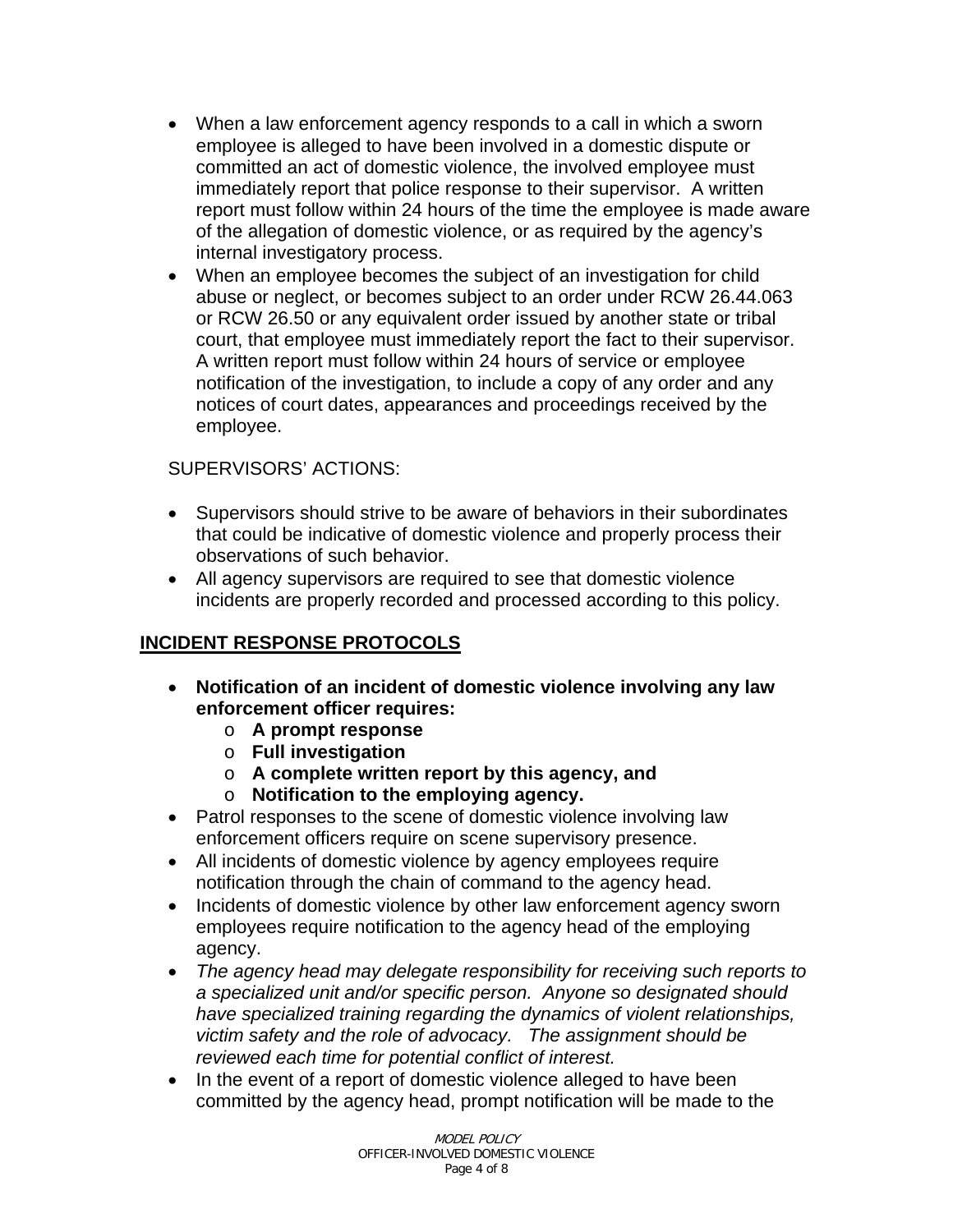employing entity's chief executive officer; or, in the case of an elected Sheriff, the County's Prosecutor.

#### RADIO RESPONSE

- Communications employees receiving domestic violence calls involving sworn officers of the agency will enter a call for service and notify the appropriate supervisor.
- If no supervisor is available to respond to the scene, communications will notify an on-call supervisor or supervisor from another agency.
- Prepare and preserve documentation of the facts of the call, including the 911 tape.

## PATROL RESPONSE

- A patrol officer responding to an incident described as domestic violence involving a law enforcement officer should, whenever possible, request a supervisory response to the scene.
- The primary unit will conduct a thorough investigation, including, but not limited to:
	- o Photographs of the crime scene & any injuries identified
	- o Statements from all witnesses, including children, if any
	- o The Domestic Violence Supplemental Report Form
	- o Seizure of any weapons used or referred to in the crime
	- o Signed medical releases
	- o Copies of dispatch (CAD) records
	- o 911 call recording preserved
	- o Statement of the victim
	- o Statement of the suspect, if possible
- The primary officer shall inquire if the victim requests any guns or specific weapons be removed for safekeeping and accommodate removal or explain the process for seeking a court order for removal.
- The primary unit will complete the report as soon as possible, ideally prior to the end of shift.
- A copy of the report should be forwarded to the agency's Domestic Violence Unit or a domestic violence specialist. Access to the report should then be restricted or physically secured, except as mandated by law.
- Patrol units responding to suspicious circumstances, compelling third party accounts of incidents, unexplained property damage, etc. or other troubling event involving law enforcement officers will complete written reports of the incident.

## PATROL SUPERVISOR RESPONSE:

• A patrol supervisor will respond whenever practical to the scene of any domestic violence incident involving a sworn law enforcement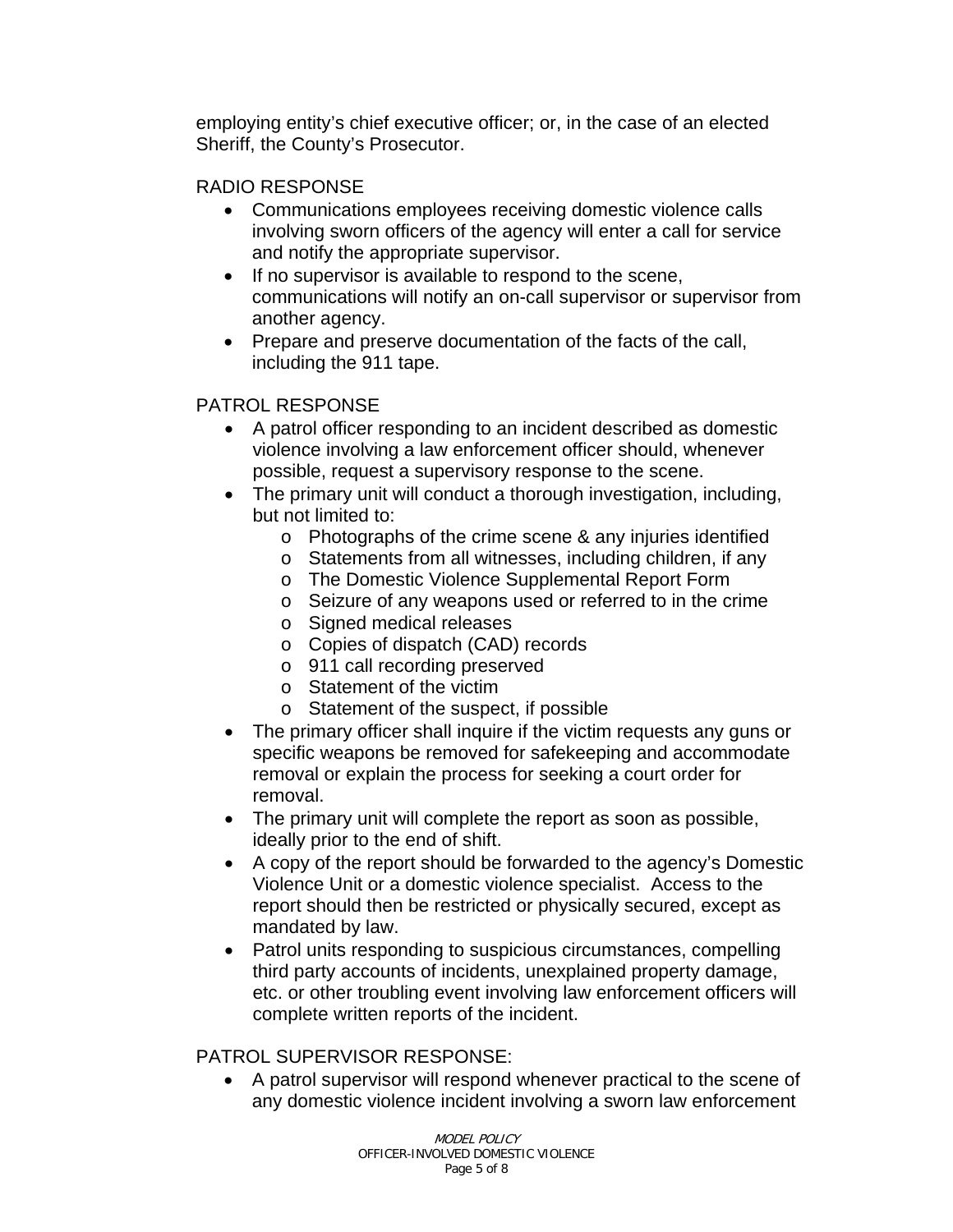employee regardless of employing jurisdiction. Supervisors will coordinate information and offer assistance to the agency of jurisdiction to provide a complete investigation.

- The patrol supervisor will coordinate the initial investigation, applying appropriate resources and special units such as forensics, photography, domestic violence specialists, advocates and ensuring command notification.
- The supervisor will write a report on all incidents, whether deemed criminal or not and route it through the chain of command.
- If an agency officer is arrested, the on-scene supervisor will contact the employing agency head who will order the surrender of the officer's agency-issued weapons, and identification. Consideration should be given to other agency equipment and inquiries made about voluntary surrender of personal weapons that may be secured for safekeeping.
- If an officer from another police agency is arrested, the supervisor shall contact that jurisdiction as soon as practical, but at least prior to custody transport and request authorization to seize that employee's duty weapon(s) and agency identification or arrange for the employing agency to do so.
- The supervisor will endeavor to provide a good faith effort to locate the suspect if there is probable cause for an arrest.
- The supervisor will explain the process to the victim, including the opportunity for an emergency protection order and administrative no-contact order, if applicable.
- Advise the victim of the potential for public disclosure of records and/or the criminal discovery process as well as any applicable records release statutes and policies.
- The supervisor will provide the victim with a copy of this policy and contact information, acting as the agency point of contact until an assignment is made.

DOMESTIC VIOLENCE SPECIALIST RESPONSE:

- The domestic violence specialist will review the report and coordinate with the investigative unit or the agency of jurisdiction.
- For all situations involving an employee of the agency, the domestic violence specialist will contact the victim, introduce the point of contact and provide an update regarding the administrative process.
- Inform the victim that any information disclosed during either the criminal or administrative investigation is subject to public disclosure laws and policies of the department.
- The domestic violence specialist will coordinate with the appropriate prosecutor's office regarding charging and prosecution.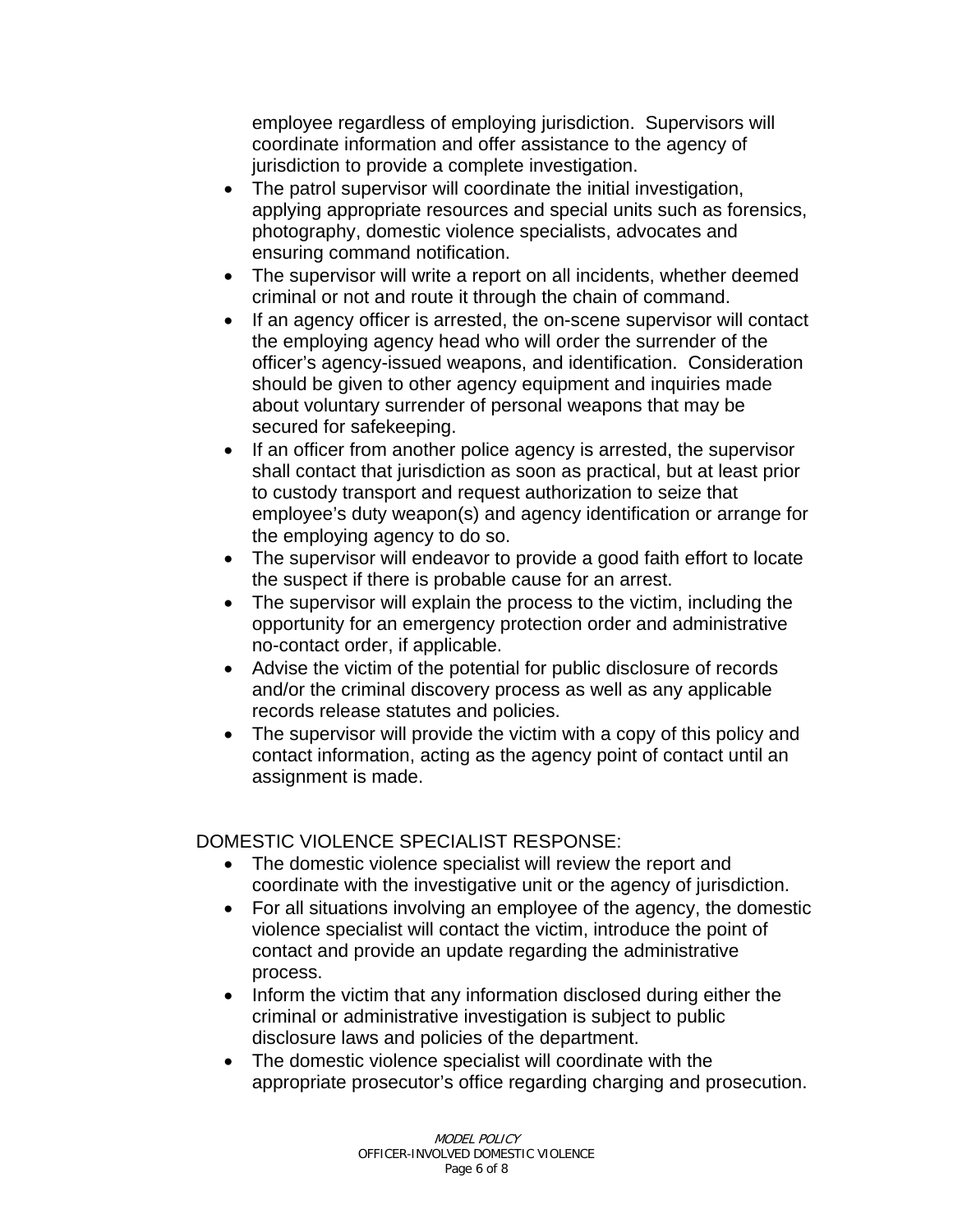- The domestic violence specialist will coordinate with the appropriate advocacy organization to assist with victim safety concerns. Victim notification of each step in the administrative process is critical to victim safety.
- All completed investigations of domestic violence committed by any sworn law enforcement employees shall be promptly forwarded to the appropriate prosecuting authority for a charging decision.

## COMMAND DUTY OFFICER:

- The command officer notified of an incident covered by this policy will see that the agency head is notified promptly of such incident.
- For incidents involving agency employees:
	- o The command officer should respond to the scene if the involved employee is a sergeant or above or if the situation dictates command presence.
	- o The command officer will make a decision regarding removal of the involved employee's law enforcement powers, duty weapon and other agency owned equipment, pending the outcome of the investigation and possible prosecutorial charging decision.
	- o A command officer will issue an administrative order prohibiting contact with the victim if appropriate.
	- o This decision will be forwarded through the professional standards function and/or the agency head for review and further action.
- For other law enforcement agencies:
	- o The command officer should respond to the scene if the involved employee is a sergeant or above or if the situation dictates command presence.
	- o The command officer will verify command notification of the employing agency.
	- o The command officer will verify the supervisor has offered assistance with removing weapons, police powers, etc.
	- o The command officer will see that the agency provides appropriate reports and any other requested documentation to the employing agency.

## **VICTIM SAFETY & NOTIFICATIONS:**

- Working with community resources and domestic violence advocacy agencies, the agency will make available to the victim:
	- o Information on how to obtain protective orders and/or removal of weapons from his or her home.
	- o Assistance with obtaining such orders in coordination with domestic violence victim advocates.